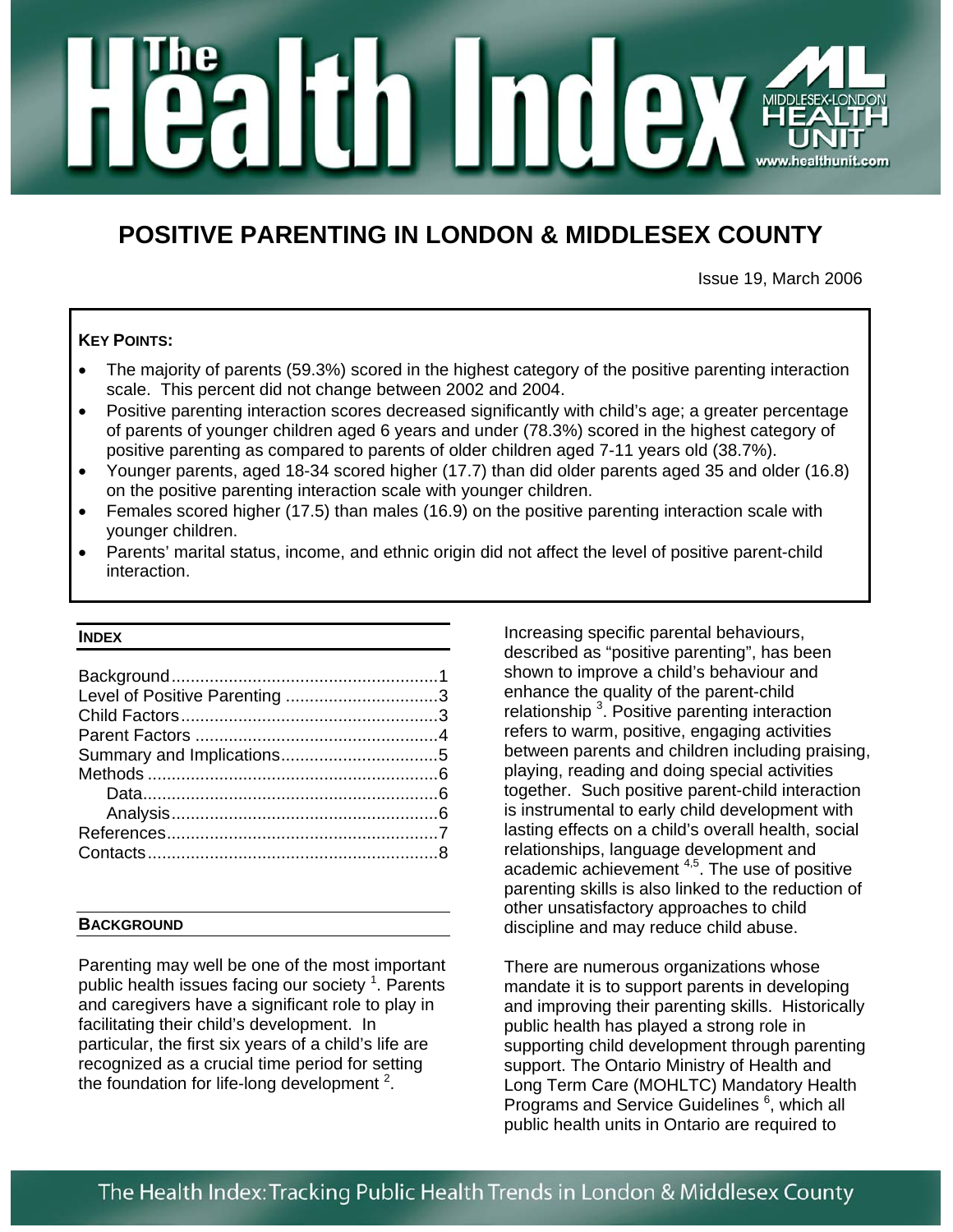implement sets out the following child health program requirement for boards of health:

- Provide a child program that contains the following topics that contribute to the achievement of [developmental] milestones:
	- stimulation and play
	- parenting ability.

In September 2000, Canada's first ministers reached agreement on an Early Childhood Development (ECD) Initiative. This initiative signaled a long-term commitment of the federal, provincial and territorial governments to help all young children reach their potential and to help families and communities to support them<sup>7</sup>. Funding for Ontario health units to enhance initiatives that support children from birth to six years of age, as well as their parents and caregivers was announced in December 2001 by the MOHLTC. In 2004, Ontario announced Best Start, a plan that will ultimately integrate existing services and resources for children including the ECD Initiatives. In April 2005, the ECD Initiatives were transferred under the umbrella of the Ministry of Children and Youth Services while the health units continue to be responsible for program delivery until December 2006.

The ECD funding supported three initiatives including the "Promote Healthy Pregnancy and Child Development Initiative". Within this initiative, the Promoting Parenting Capacity Project formed a collaborative community partnership (the Promoting Parenting Capacity Action Group) in January 2004 under the umbrella of the Early Years Council of London/Middlesex to:

- increase accessibility to parenting programs and services for all families within Middlesex-London
- increase community capacity to support parents/caregivers
- increase public awareness about parenting supports and programs.

In May 2004, an awareness campaign "Positive Parenting is Important…" was launched. Posters and information on community resources were disseminated throughout the City of London and Middlesex County. An

accompanying display was used at special events focused on families with young children.

At the same time, work was being completed to develop and monitor a local population-level indicator of positive parenting using the Rapid Risk Factor Surveillance System and the Parent Survey–2004<sup>8</sup>. A specific series of questions (module) was designed to monitor positive parenting building on standard questions used on the National Longitudinal Survey of Children and Youth. These questions have also been incorporated into local surveys including those conducted by the City of Ottawa<sup>9</sup>, and Niagara Falls<sup>10</sup>. Despite widespread use, several issues remain with the use of these questions. Of key concern is the continued need to establish a meaningful and standardized indicator with a corresponding benchmark of what constitutes a reasonable level of positive parenting at the population level. In addition it remains to be seen if such an indicator would be sensitive to population level change over time.

This Health Index describes parents' and caregivers' levels of positive parenting interaction with children aged 11 or younger in the City of London and Middlesex County. In particular, the data were analyzed specifically for the subgroup of parents of children 6 years of age and younger, providing insight into this parenting group and their program needs. It also examines the association between a selected number of socio-demographic factors and the practice of positive parenting. The following factors are discussed: child's age, presence or absence of siblings, parent's age, parent's ethnic origin and socio-economic circumstances.

Positive parenting interaction was measured in terms of how often the parents:

- praised their child;
- talked or played with their child, focusing attention on each other for five minutes or more, just for fun;
- laughed with their child;
- did something special with their child that the child enjoys;
- played games with their child (if the child was under two) or alternatively played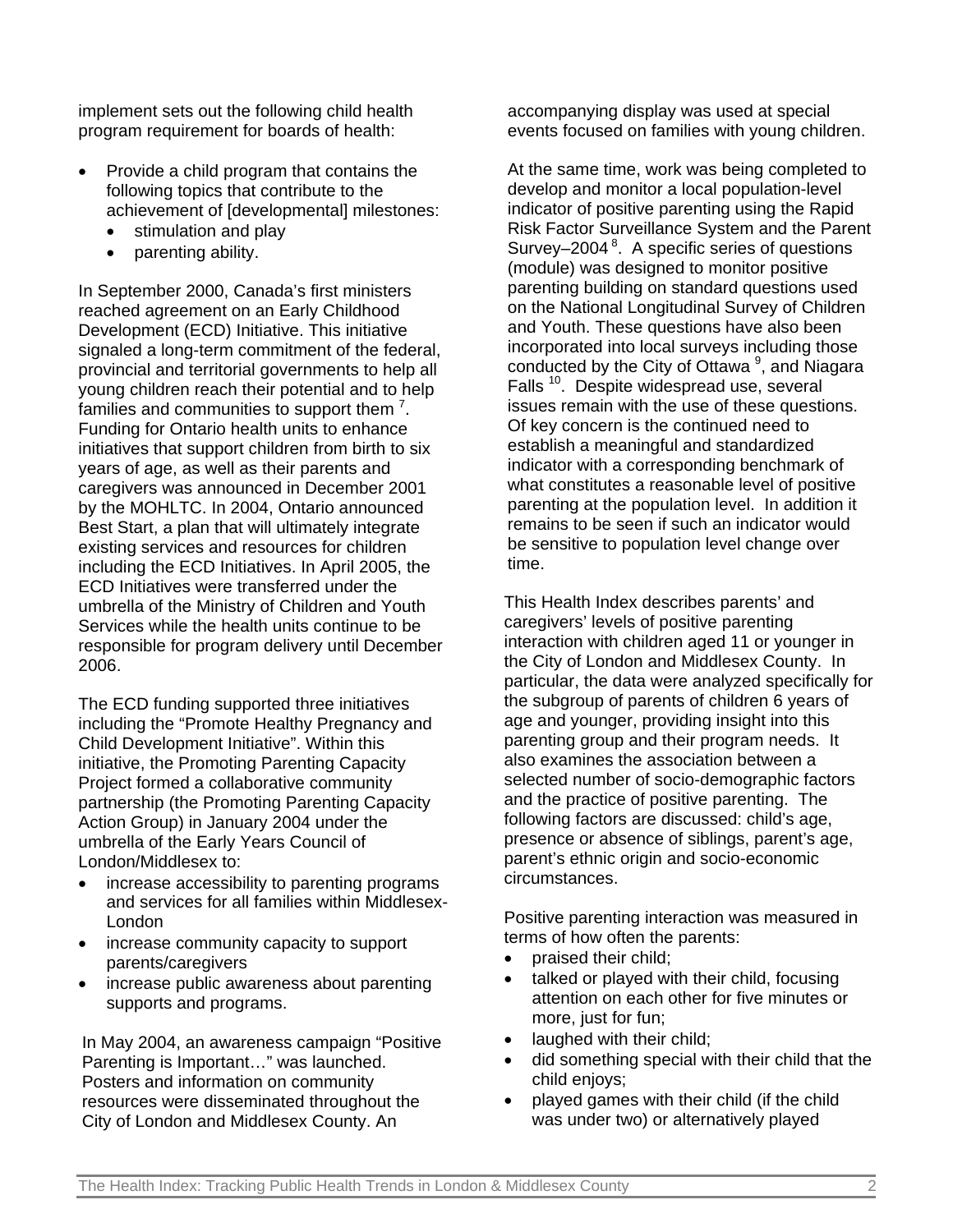games, sports, hobbies with their child (if the child was aged two to eleven years old).

These survey items ask for the frequency of parent behaviours that are linked to early child development. The responses to these five questions were added together to form a positive parenting interaction scale which ranges from 0 to 20. Higher scores on the scale indicate more frequent positive parent-child interaction. The scale was also collapsed into three categories (0-10, 11-15, and 16-20) in order to determine what proportion of parents exhibit lower, mid-range, and higher levels of positive parenting skills.

The primary source of data was the Parent Survey-2004 collected from March 4, 2004 to December 5, 2004. The 2002 and 2003 Rapid Risk Factor Surveillance System (RRFSS) was also used to assess changes over time. The RRFSS and Parent Survey are both supported by the Middlesex-London Health Unit. Further information is provided in the methods section. It is anticipated that the exploration of baseline indicators on positive parenting will help community partners to prioritize community resources needed for future parenting programming.

# **LEVEL OF POSITIVE PARENTING**

In 2004, the majority of parents with children aged eleven or younger  $(59.3% \pm 2.8%)$  scored in the highest category of the positive parenting interaction scale (score 16-20) (Figure 1). An additional  $35.8\%$  ( $\pm 2.8\%$ ) scored between 11-15, while  $4.8\%$  ( $\pm$  1.2%) scored below 10. Over the three-year period from 2002 through 2004, there were no significant changes in the average positive parenting interaction score. Specifically, in 2002, the average positive parenting interaction score in the City of London and Middlesex County was 15.7  $(\pm 0.5)$ . The average value for 2003 (16.1 ±0.4) and for 2004 (16.0 ±0.2) were no statistically different than the score reported for 2002. Similarly, there were no significant differences over time in the proportion of parents with the highest frequencies of positive parenting interaction – a score between 16 and 20. For instance, in 2002, 55.2% (±7.4%)

of parents with children eleven or younger were located in the top category while in 2003 it was 60.7% (±5.9%) and in 2004, 59.3% (±2.8%) of parents were found in that category.

**Figure 1: Positive Parenting Interaction by Year**



Source: RRFSS 2002, RRFSS 2003, Parent Survey-2004.

#### **CHILD FACTORS**

The child's age plays an important role in predicting the level of parent-child interaction. As shown in Figure 2, the positive parenting interaction score decreased steadily as the child's age increased. The positive parenting interaction score was the highest among parents of one-year-old children (18.7  $\pm$ 0.4). At the other extreme, the parents of eleven year olds were, on average, the least likely to interact with their children  $(14.0 \pm 0.6)$ .

#### **Figure 2: Positive Parenting Interaction by Child's Age** Parents/Caregivers (18+) London & Middlesex County, 2004



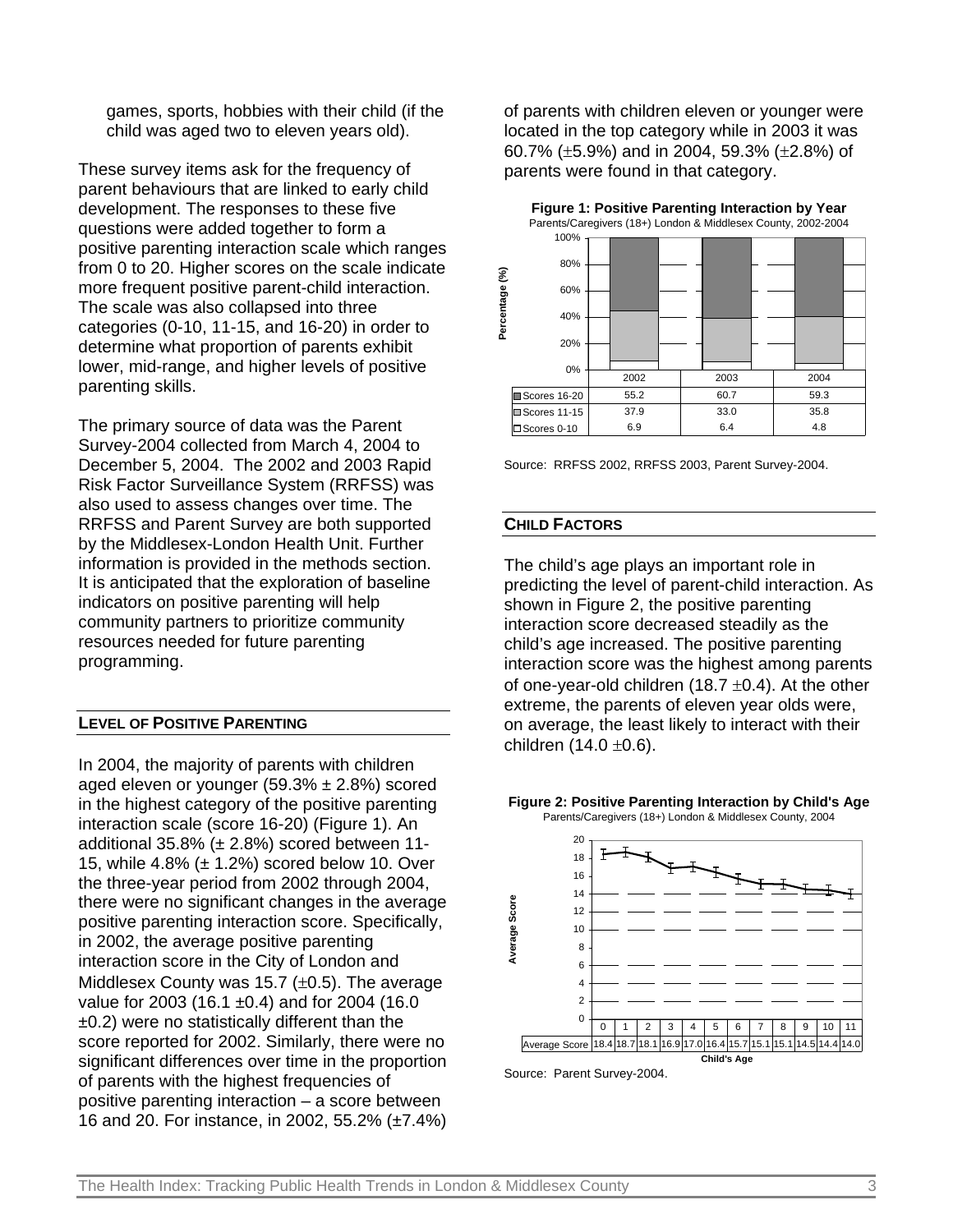These results indicate clearly that parents of younger children are more likely to interact with their children compared to parents of older children. To examine the contextual role of child's age and to meet program requirements, two distinct age cohorts were identified:

- 1) 'Younger children' children six years old and younger, and
- 2) 'Older children' children between the ages of seven and eleven.

Figure 3 shows that  $78.3\%$  ( $\pm 3.3\%$ ) of parents of younger children scored in the highest category of positive interaction with their children. However, only 38.7% (±4.2%) of parents with older children are found in this top category.



Source: Parent Survey-2004.

In general, the more children that are in a household the lower the level of positive parenting interaction scores for an individual child. For example, among older children, parents who have only one child have higher parent-child interaction scores (15.3  $\pm$ 0.5) than parents who have four or more children (14.0  $\pm$ 0.9). To explore further the nature of this relationship, we assessed separately the effect of having younger and/or older siblings. Parents reported more frequent interaction with the child six years old and younger if that child had no younger siblings (17.4  $\pm$ 0.2) than with the child of the same age who had younger siblings (16.5  $\pm$ 0.5). Similarly, parents reported more frequent interaction with the child six years old and younger if that child had no older siblings (17.6

 $\pm$ 0.3) than with the child of the same age who had older siblings  $(16.8 \pm 0.3)$ .

#### **PARENT FACTORS**

Younger parents appear to have higher levels of interaction than do older parents (Figure 4). This relationship between parent's age and positive parenting was statistically significant among parents of younger children. Specifically, younger parents, those between the ages of 18 and 34, reported more frequent interaction with their younger children (17.7  $\pm$ 0.2) than did older parents with their younger children  $(16.8 \pm 0.3)$ .



Source: Parent Survey-2004.

Female parents scored higher (17.5  $\pm$ 0.2) than male parents (16.9  $\pm$ 0.3) on the positive parenting interaction scale with younger children. There was no significant difference between female parents (14.7  $\pm$ 0.3) and male parents (14.5  $\pm$ 0.4) for older children.

The relationship between parent's educational attainment and the level of positive parenting interaction was statistically significant only among parents of older children (7 years of age and older). Figure 5 indicates that parents of older children who did not finish high school interacted with their children less frequently  $(11.6 \pm 1.9)$  than parents with a high school or greater level of education  $(14.7 \pm 0.3)$ . There was no significant difference between parent's educational attainment and the level of positive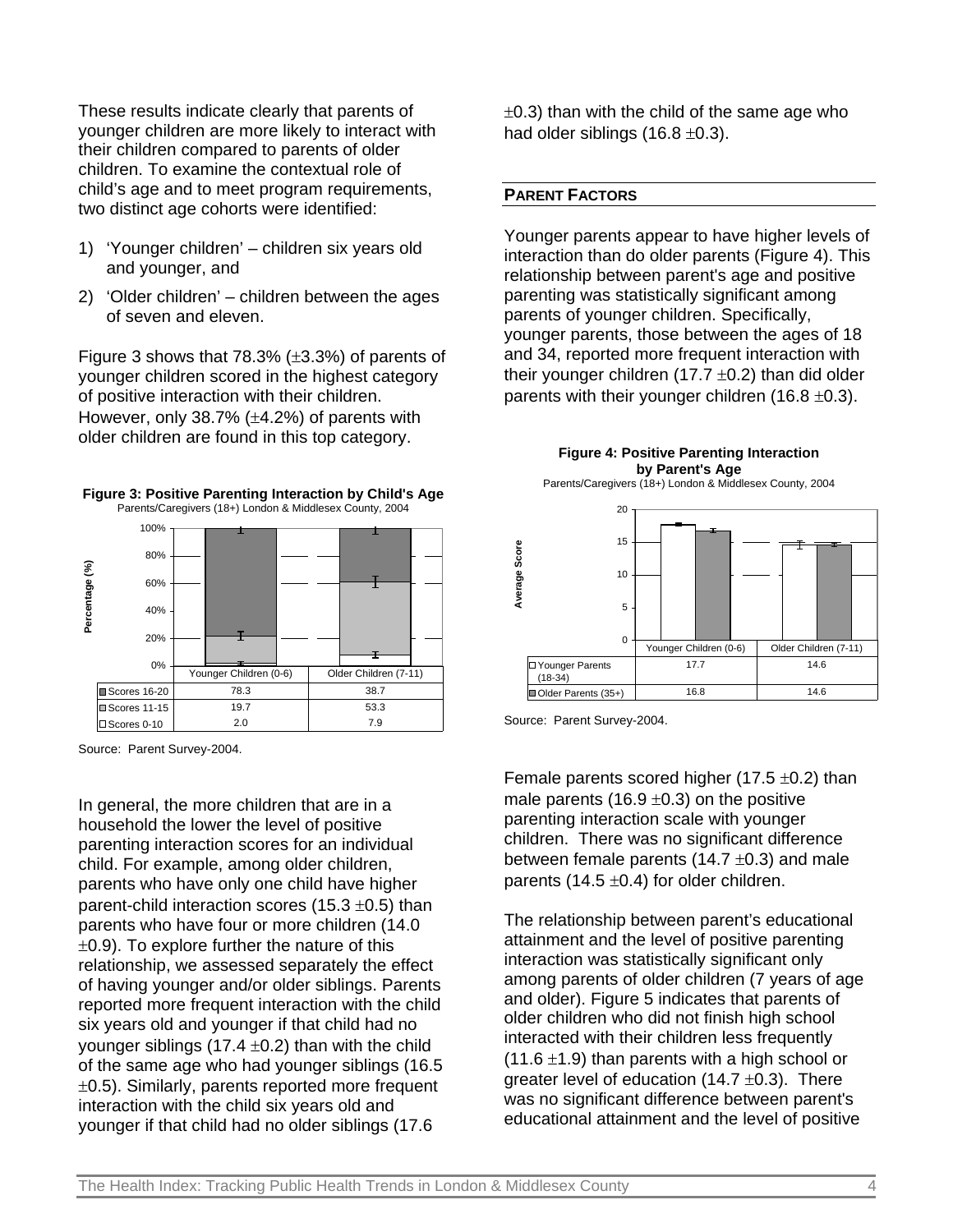parenting interaction among parents of younger children.



Source: Parent Survey-2004.

The positive parenting score remained relatively steady when the following parental characteristics were considered: marital status, household income, and ethnic origin. Similarly, there were no significant differences in the average level of parent-child interaction between respondents living in the City of London (17.2 ±0.2) and those residing in Middlesex County  $(17.5 \pm 0.4)$ .

#### **SUMMARY AND IMPLICATIONS**

Through the efforts of the Promoting Parenting Capacity Project, it is hoped that parents within the City of London and Middlesex County will interact with their children more frequently. In 2004, the launch year of the Project's activities, the majority of parents with children aged eleven or younger were interacting frequently with their children. This percentage had not changed significantly over the three year time period from 2002 to 2004. When considering the results more closely, average scores differed significantly by the:

- child's age,
- number of children in the household,
- parent's age,
- parent's gender, and
- parent's education.

Positive parenting interaction scores did not differ by marital status, income, and ethnic origin.

Of key importance is the finding that the positive parenting interaction score decreases significantly with a child's age. This demonstrates that parents of younger children (6 years of age and under) interact more frequently with their children compared to parents of older children  $(7 - 11)$  years of age). This is an encouraging finding given that the first six years of children's lives have been identified as the most important time in setting the stage for healthy development later in life. However, future efforts may want to focus on encouraging positive parenting interaction throughout childhood, as evidenced by the lower levels of positive interaction among parents with children seven years of age and older.

Not surprising is the finding that increased parenting responsibilities of providing care for additional children led to decreased interaction. More specifically, parents who have a child six years old and younger reported more positive parent interaction with that child if there were no younger or older siblings compared to a child six years old and younger who has siblings. Although programming efforts may want to reinforce the benefits of spending individual time with each child in the family, this finding may also indicate that future research may want to consider identifying the positive interaction that children have simultaneously with all family members that is, parents together as well as parents and siblings together.

Other significant differences by sociodemographic characteristics suggest that parenting programs and messaging may benefit from focusing efforts on some specific subpopulations. Results indicated that younger parents (aged 18-34) interact more frequently with their younger children than older parents (aged 35-65) do with their younger children and that female parents reported more frequent interaction with younger children than male parents. It may be possible that some of these differences may reflect underlying family responsibilities and the increased occurrence of female parents in the primary caregiver role with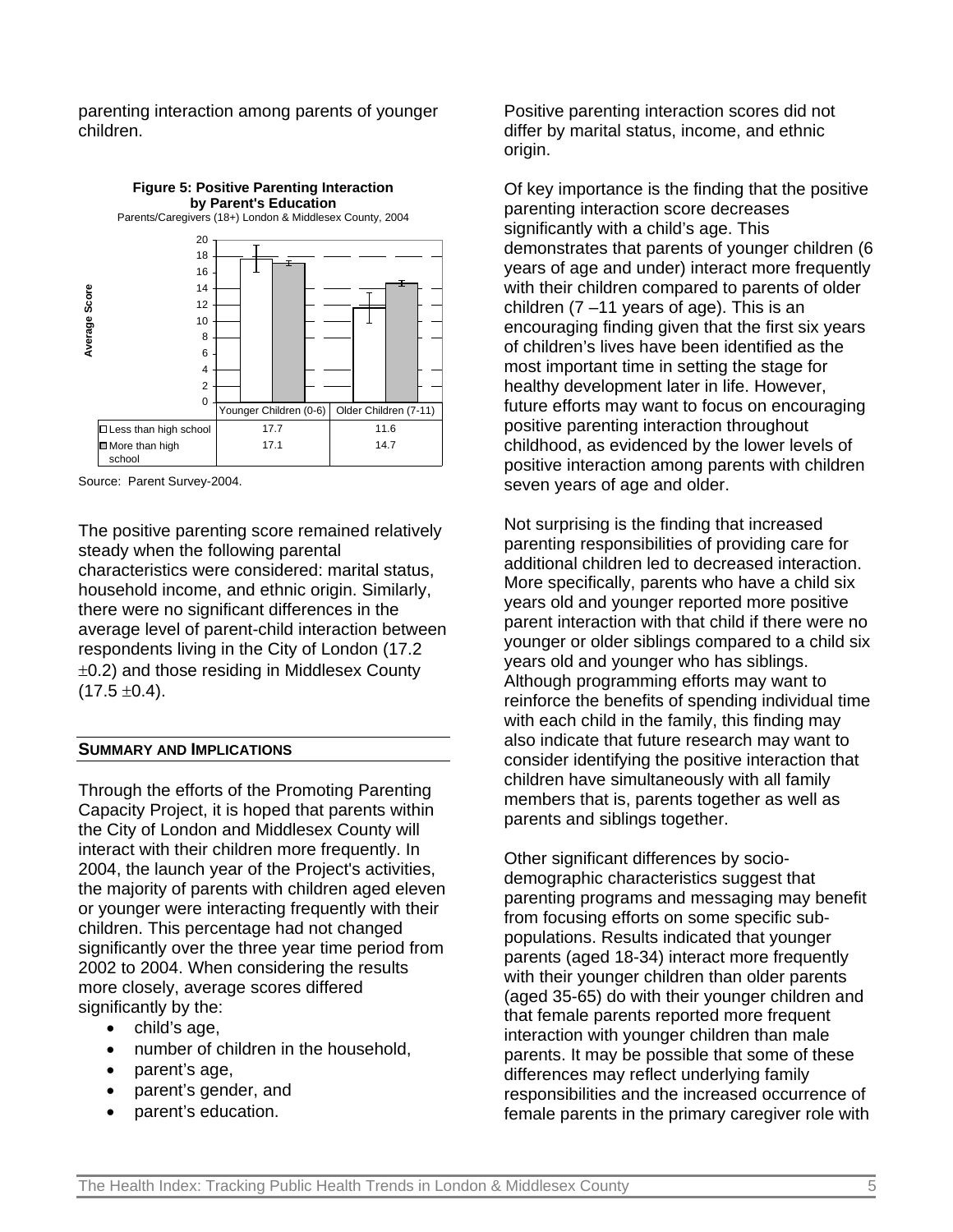children 0 to 6 years of age. These results suggest that parenting programs and messaging may want to focus on older parents and male parents of younger children aged 6 years and under.

With respect to the project's focus on parents with children 0–6 years of age, it is positive to note that there was no significant relationship between parent's education level and positive parenting interaction among parents with younger children. This demonstrates that parents' interaction with their younger children is similar regardless of parents' level of educational attainment. However, there was a significant relationship between parent's education level and their positive parenting interaction score for parents of older children (7 years of age and older). Specifically, parents who did not finish high school interacted with their older children less frequently than parents with higher educational levels. Initiatives focused on parenting older children (7 years of age and older) may want to consider positive parenting programs and education tailored to parents with lower educational levels.

It is encouraging to note that there were no significant differences among parents in regards to their level of positive parent-child interaction based on their marital status, household income, ethnic origin, and location of residence (City of London versus Middlesex County). This reveals that parents are interacting similarly with their children regardless of their marital status, their household income, and where they live. The findings about household income are particularly surprising taking into consideration that income level is often noted as a key determinant of health and a predictor of healthy lifestyle behaviour<sup>8</sup>.

## **METHODS**

### **Data**

The results presented in this Health Index are based primarily on the Parenting Survey–2004, which was collected from March 4, 2004 to December 5, 2004. Results related to change over time also utilize the 2002 and 2003 Rapid Risk Factor Surveillance System (RRFSS) data

for those respondents in the City of London and Middlesex County. Data for both surveys were collected for the Middlesex-London Health Unit (MLHU) by the Institute of Social Research, York University. The purpose of the Parenting Survey–2004 was to monitor public awareness of a range of issues specific to parenting. Data on positive parenting interaction were collected in a series of "waves" of monthly telephone surveys of adults aged 18 and older. Households were selected randomly from a list of households with telephones in the City of London and Middlesex County.

For the purposes of this study, only those respondents who indicated that they take care of a child aged eleven years and younger were asked the positive parenting module on each of the respective surveys. Parents are defined as parents to the child, step-parents, guardians, grandparents, or siblings who are responsible for raising the child. As parenting behaviour may be unique to a specific child, parents who identified that they take care of more than one child under the age of twelve were asked to identify the child that had the most recent birthday. The positive parenting module was then asked in relationship to that randomly identified "index" child. For the Parent Survey - 2004 at total of 1,180 respondents were asked the positive parenting module. Respondents were excluded from the analysis if they did not provide a valid response for all five questions. Those that answered "don't know" to any question were excluded in the final analysis. For the Parent Survey-2004 a final sample of 1,156 were used in the analysis. The final sample for analysis from the RRFSS in 2002 was 174 and in 2003 was 267.

# **Analysis**

Results are analyzed using standards outlined by RRFSS Manual of Operations. Statistically significant means (averages) on the positive parenting interaction score are reported when p<0.05. Bar charts with error bars illustrating 95% confidence intervals were also provided. No household weights were applied.

The following predictors of positive parenting interaction were employed in this Heath Index: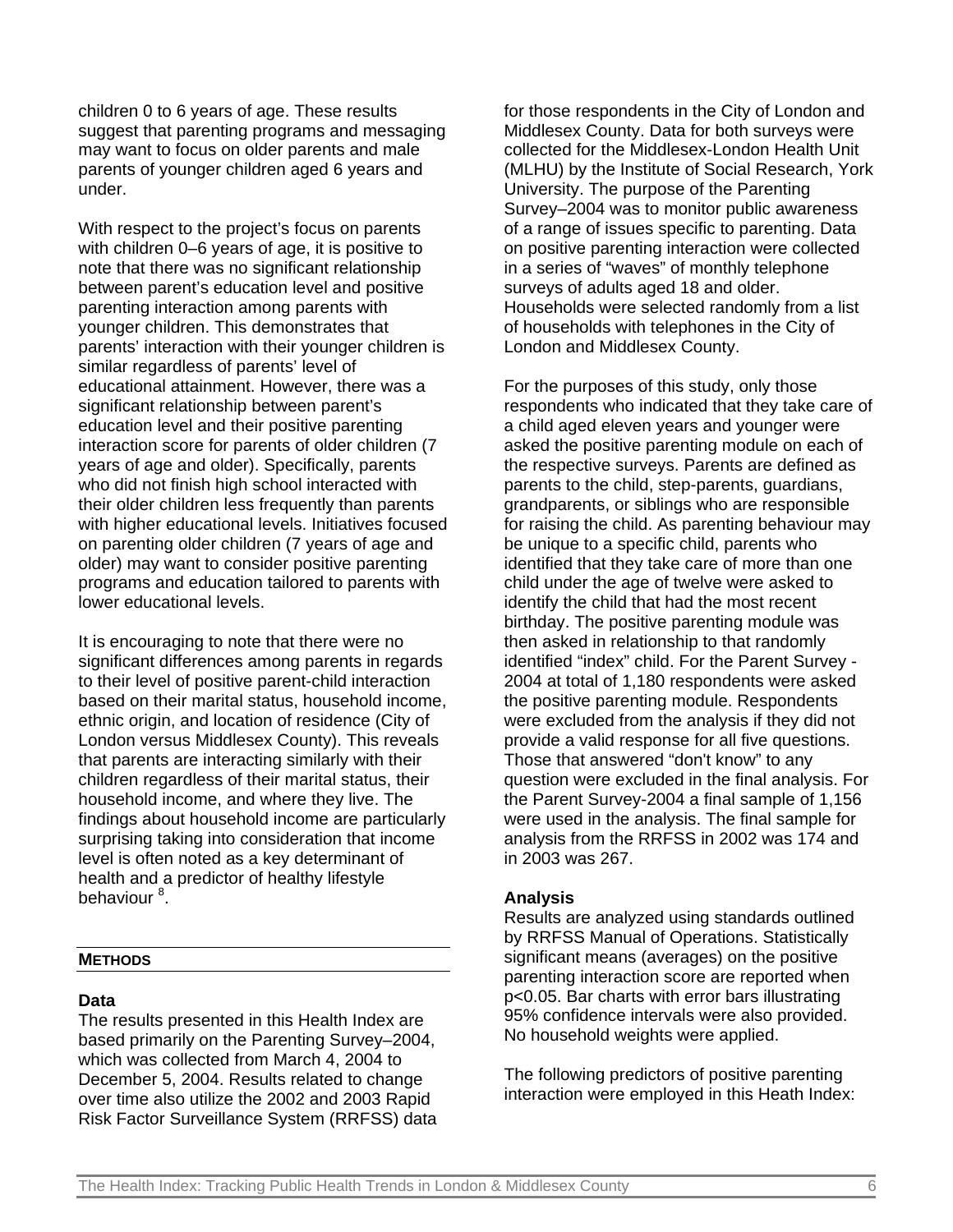- *Child's age*  it was measured on a continuous scale in one-year intervals.
- *Number of children*  refers to the number of children under the age of 18 living in the household.
- *Younger siblings*  refers to the presence of at least one child under the age of 18, and younger than the index child.
- *Older siblings*  refers to the presence of at least one child under the age of 18, and older than the index child.
- *Parent's age* parents were divided into two age cohorts:
	- (1) 'Younger parents' respondents aged of 18.0 and older and less than 35.0; and
	- (2) 'Older parents' respondents aged of 35.0 and older.
- *Parent's gender –* 'Male' or 'Female.'
- *Parent's ethnic origin –* parents were divided into four groups based on the responses to the question on their ethnic origin:
	- (1) 'Canadian';
	- (2) 'English';
	- (3) 'French' and
	- (4) 'Others.'
- *Parent's marital status –* three categories of marital status were identified:
	- (1) 'Married' respondents who were either married or in common law union;
	- (2) 'Separated' respondents who were either separated, divorced, or widowed; and
	- (3) 'Single' this category includes respondents who were never married.
- *Parent's educational attainment* parents were divided into two groups based on the highest level of education they obtained: (1) 'Less than high school' and
	- (2) 'High school or more'.

The data collection for this variable began in July 2004 and therefore approximately half of the sample was excluded for the specific analysis using education levels.

- *Household income* parents were categorized into three groups based on their household income before taxes for the annual year prior to the survey:
	- (1) 'Low income' \$39,999 or less;
	- (2) "Mid-income" from \$40,000 to \$79,999; and
	- (3) 'High income' \$80,000 and above. Respondents who did not provide response to this question were treated as a separate category:
	- (4) 'Missing.'
- *Geography* region was divided into two areas:
	- (1) 'City of London' and
	- (2) 'County of Middlesex.' The City of London residents include all those respondents who identified that they live in London (79.9%). All other respondents were included in the Middlesex County category (19.9%).

# **REFERENCES**

- 1. Hoghughi, M. (1998). The importance of parenting in child health. *British Medical Journal*, 316: 1545- 1550.
- 2. McCain, M.N. and Mustard. J.F. (1999). *Reversing the Real Brain Drain: Early Years Study.* Accessed: January 5, 2006. Retrieved January 12, 2006 from: http://www.children.gov.on.ca/CS/en/programs/BestStart/Publications/EarlyYearsStudy.htm
- 3. Strayhorn, J.M. and Weidman, C.S. (1988). A parent practices scale and its relation to parent and child mental health. *Journal of American Academy of Child Adolescent Psychiatry*, 27(5): 613-618.
- 4. Landy, S. and Tam, K.K. (1996). Yes, parenting does make a difference to the development of children in Canada. In *Growing Up in Canada, National Longitudinal Survey of Children and Youth;* pp. 103-118. Ottawa: Human Resources Development Canada and Statistics Canada.